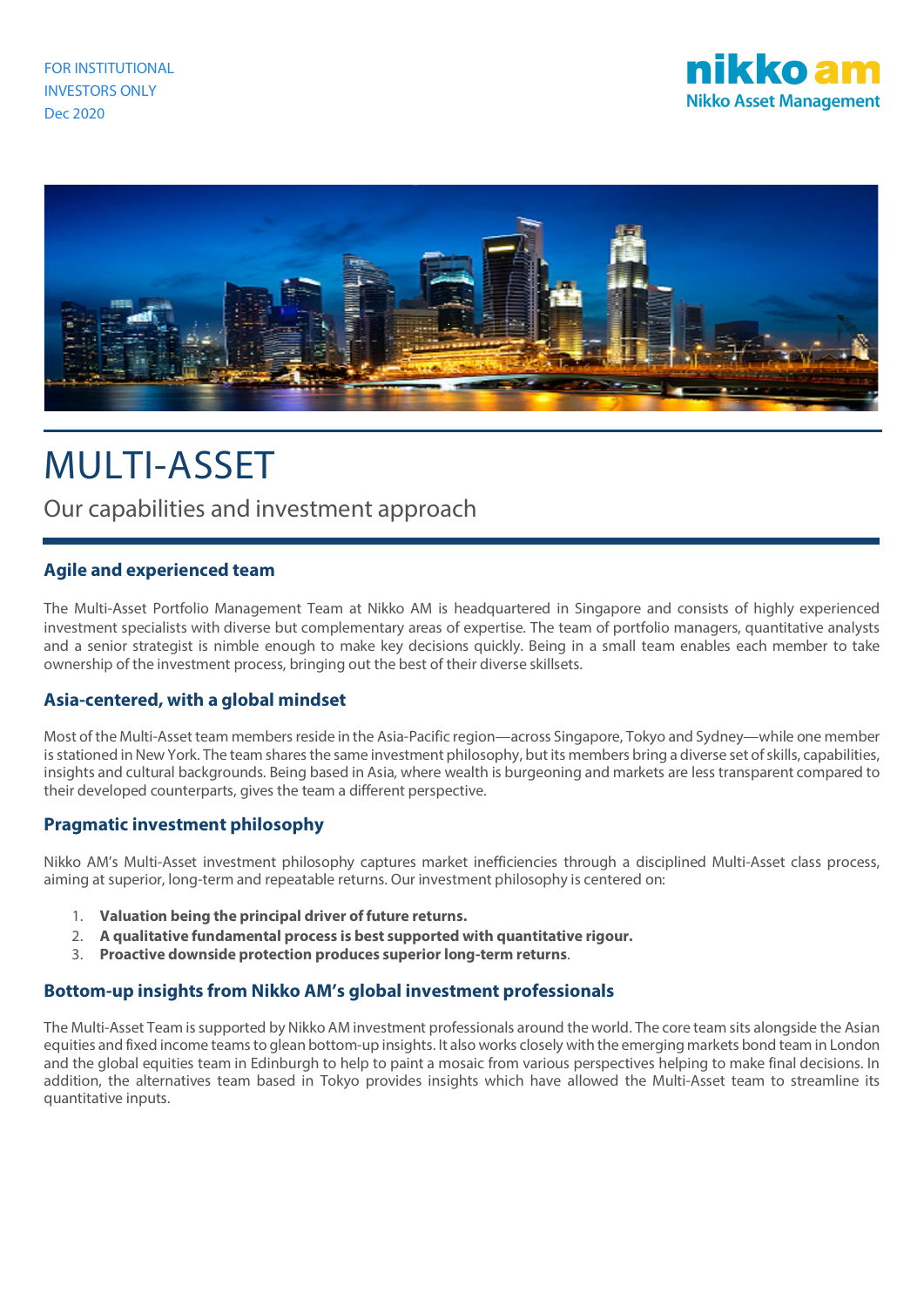

# **The investment process**

Nikko AM's Multi-Asset Team's investment style is a unique, holistic approach to asset management, centered in Singapore and built by the team from the ground up. The key is balance and understanding through multiple quantitative and qualitative lens that lead to efficient decision making.

The investment process includes four distinct phases that lead to the final portfolio.

- 1. **Develop the Foundation Portfolio** to match the risk/return objective of the Strategy. This component drives the majority of the Strategy's returns and risks.
- 2. **Ongoing asset class research** allows the Portfolio Managers to adjust their positioning to capitalise on current market conditions.
- 3. The Team implements a proactive approach to **downside risk protection** to help limit losses.
- 4. The portfolio is **implemented and monitored** to ensure the best outcome for the client.



# Contact Us

#### **Japan—Nikko Asset Management Co., Ltd.**

Tel: +81(0)3-6447-6000 Email: InternationalSalesPlanningDept@nikkoam.com Website: https://en.nikkoam.com/

#### **Singapore—Nikko Asset Management Asia Limited**

Tel: +65-6500-5700, 1-800-535-8025

Email (Intermediaries): SGContactUs@nikkoam.com (Institutions): SGinstitbusinessdev@nikkoam.com Website: https://www.nikkoam.com.sg/

#### **Australia—Nikko AM Limited**

Tel: +61-2-8072-6300 Email: enquiries.au@nikkoam.com Website: https://www.nikkoam.com.au/

### **New Zealand—Nikko Asset Management New Zealand Limited** Tel: +64-9-307-6363

Email: NZenquiries@nikkoam.com Website: https://www.nikkoam.co.nz/

#### **EMEA—Nikko Asset Management Europe Ltd**

Tel: +44 (0)20 7796 9866 Email: Emarketing@nikkoam.com Website: https://emea.nikkoam.com/

#### **Americas—Nikko Asset Management Americas, Inc.**

Tel: +1-212-610-6100 Email: USsalesinquiries@nikkoam.com Website: https://americas.nikkoam.com/

**Hong Kong—Nikko Asset Management Hong Kong Limited** Tel: +852-3940-3900 Email: HKinstitbiz@nikkoam.com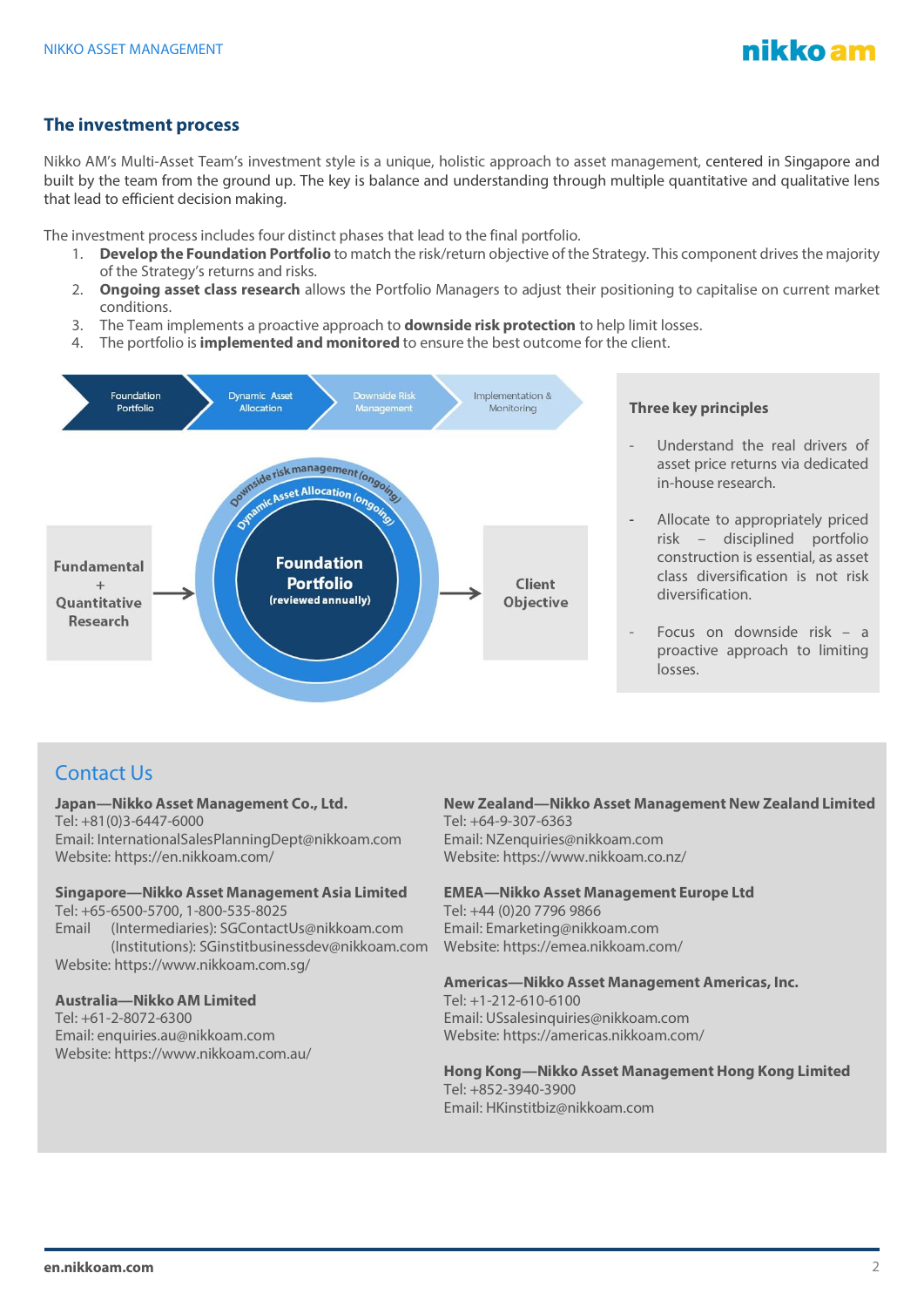# Important Information

This document is prepared by Nikko Asset Management Co., Ltd. and/or its affiliates (**Nikko AM**) and is for distribution only under such circumstances as may be permitted by applicable laws. This document does not constitute investment advice or a personal recommendation and it does not consider in any way the suitability or appropriateness of the subject matter for the individual circumstances of any recipient.

This document is for information purposes only and is not intended to be an offer, or a solicitation of an offer, to buy or sell any investments or participate in any trading strategy. Moreover, the information in this material will not affect Nikko AM's investment strategy in any way. The information and opinions in this document have been derived from or reached from sources believed in good faith to be reliable but have not been independently verified. Nikko AM makes no guarantee, representation or warranty, express or implied, and accepts no responsibility or liability for the accuracy or completeness of this document. No reliance should be placed on any assumptions, forecasts, projections, estimates or prospects contained within this document. This document should not be regarded by recipients as a substitute for the exercise of their own judgment. Opinions stated in this document may change without notice.

In any investment, past performance is neither an indication nor guarantee of future performance and a loss of capital may occur. Estimates of future performance are based on assumptions that may not be realised. Investors should be able to withstand the loss of any principal investment. The mention of individual stocks, sectors, regions or countries within this document does not imply a recommendation to buy or sell.

Nikko AM accepts no liability whatsoever for any loss or damage of any kind arising out of the use of all or any part of this document, provided that nothing herein excludes or restricts any liability of Nikko AM under applicable regulatory rules or requirements.

All information contained in this document is solely for the attention and use of the intended recipients. Any use beyond that intended by Nikko AM is strictly prohibited.

**Japan**: The information contained in this document pertaining specifically to the investment products is not directed at persons in Japan nor is it intended for distribution to persons in Japan. Registration Number: Director of the Kanto Local Finance Bureau (Financial Instruments firms) No. 368 Member Associations: The Investment Trusts Association, Japan/Japan Investment Advisers Association.

**United Kingdom and rest of Europe**: This document constitutes a financial promotion for the purposes of the Financial Services and Markets Act 2000 (as amended) (FSMA) and the rules of the Financial Conduct Authority (the FCA) in the United Kingdom (the FCA Rules).

This document is communicated by Nikko Asset Management Europe Ltd, which is authorised and regulated in the United Kingdom by the FCA (122084). It is directed only at (a) investment professionals falling within article 19 of the Financial Services and Markets Act 2000 (Financial Promotions) Order 2005, (as amended) (the Order) (b) certain high net worth entities within the meaning of article 49 of the Order and (c) persons to whom this document may otherwise lawfully be communicated (all such persons being referred to as relevant persons) and is only available to such persons and any investment activity to which it relates will only be engaged in with such persons.

**United States**: This document is for information purposes only and is not intended to be an offer, or a solicitation of an offer, to buy or sell any investments. This document should not be regarded as investment advice. This document may not be duplicated, quoted, discussed or otherwise shared without prior consent. Any offering or distribution of a Fund in the United States may only be conducted via a licensed and registered broker-dealer or a duly qualified entity.

**Singapore**: This document is for information only with no consideration given to the specific investment objective, financial situation and particular needs of any specific person. You should seek advice from a financial adviser before making any investment. In the event that you choose not to do so, you should consider whether the investment selected is suitable for you. This publication has not been reviewed by the Monetary Authority of Singapore. Nikko Asset Management Asia Limited is a regulated entity in Singapore.

**Hong Kong**: This document is for information only with no consideration given to the specific investment objective, financial situation and particular needs of any specific person. You should seek advice from a financial adviser before making any investment. In the event that you choose not to do so, you should consider whether the investment selected is suitable for you. The contents of this document have not been reviewed by the Securities and Futures Commission or any regulatory authority in Hong Kong. Nikko Asset Management Hong Kong Limited is a licensed corporation in Hong Kong.

**Australia**: Nikko AM Limited ABN 99 003 376 252 (**Nikko AM Australia**) is responsible for the distribution of this information in Australia. **Nikko AM Australia** holds Australian Financial Services Licence No. 237563 and is part of the Nikko AM Group. This material and any offer to provide financial services are for information purposes only. This material does not take into account the objectives, financial situation or needs of any individual and is not intended to constitute personal advice, nor can it be relied upon as such. This material is intended for, and can only be provided and made available to, persons who are regarded as Wholesale Clients for the purposes of section 761G of the Corporations Act 2001 (Cth) and must not be made available or passed on to persons who are regarded as Retail Clients for the purposes of this Act. If you are in any doubt about any of the contents, you should obtain independent professional advice

**New Zealand**: Nikko Asset Management New Zealand Limited (Company No. 606057, FSP22562) is the licensed Investment Manager of Nikko AM NZ Investment Scheme, Nikko AM NZ Wholesale Investment Scheme and the Nikko AM KiwiSaver Scheme.